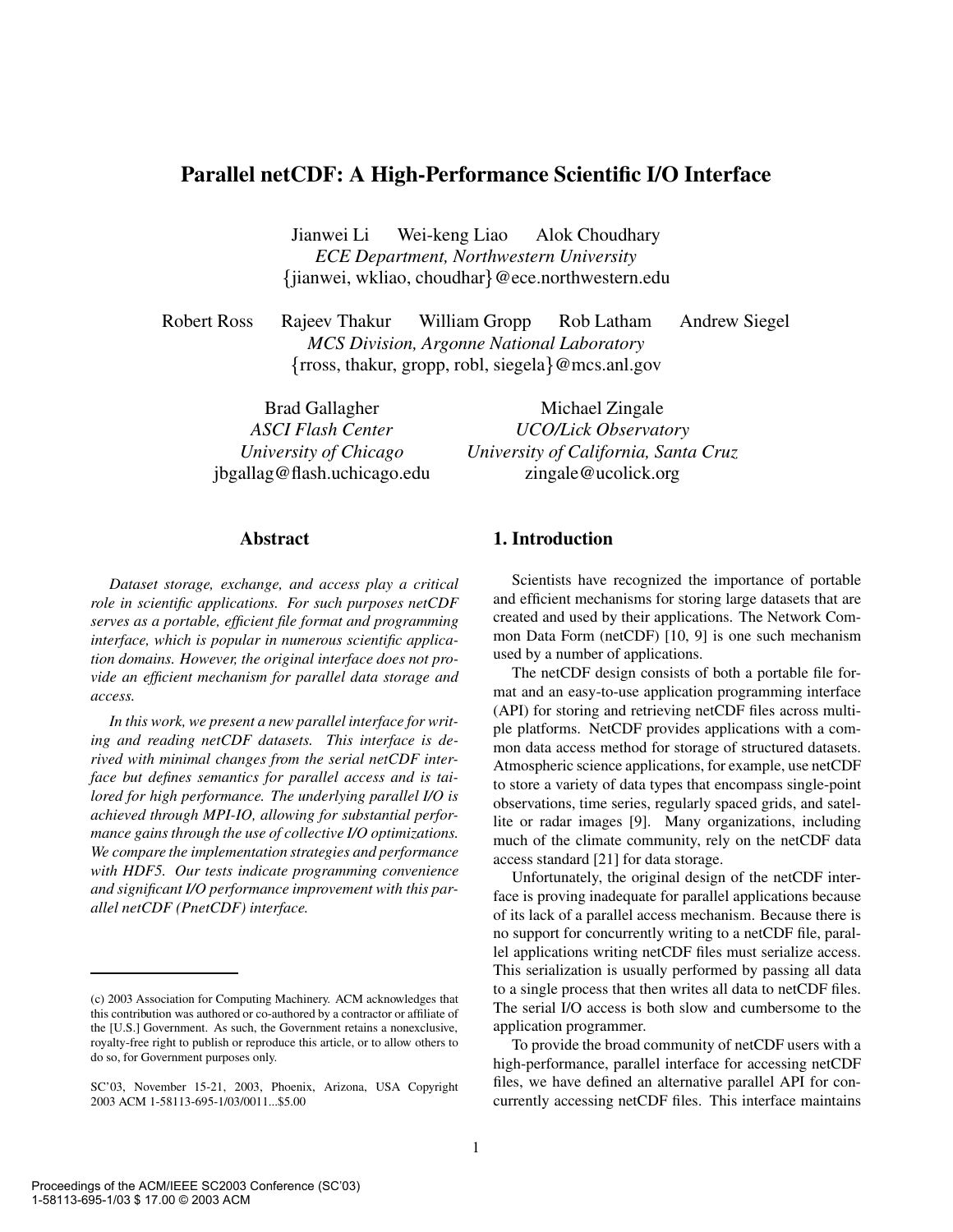the look and feel of the serial netCDF interface while providing flexibility under the implementation to incorporate well-known parallel I/O techniques, such as collective I/O, to allow high-performance data access. We implement this work on top of MPI-IO, which is specified by the MPI-2 standard [3, 7, 2]. Because MPI has become the de facto parallel mechanism for communication and I/O on most parallel environments, this approach provides portability across most platforms. More important, our use of MPI-IO allows us to benefit from the optimizations built into the MPI-IO implementations, such as data shipping in the IBM implementation [13] and data sieving and two-phase I/O in ROMIO [17], which we would otherwise need to implement ourselves or simply do without.

Hierarchical Data Format version 5 (HDF5) [5] is the other widely used portable file format and programming interfaces for storing multidimensional arrays together with ancillary data in a single file. It already supports parallel I/O, and its implementation is also built on top of MPI-IO. Similar to HDF5, our goal in designing a parallel netCDF API is to make the programming interface a data access standard for parallel scientific applications and provide more optimization opportunities for I/O performance enhancement.

In this paper we describe the design of our parallel netCDF (PnetCDF) interface and discuss preliminary benchmarking results using both a synthetic benchmark accessing a multidimensional dataset and the I/O kernel from the FLASH astrophysics application [20]. This simulation of the FLASH checkpoint and visualization data generation process is now available for both PnetCDF and HDF5.

The rest of this paper is organized as follows. Section 2 reviews some related work. Section 3 presents the design background of netCDF and points out its potential usage in parallel scientific applications. Section 4 describes the design and implementation of our PnetCDF. Section 5 gives experimental performance results. Section 6 concludes the paper with some ideas for future research.

# **2. Related Work**

Considerable research has been done on data access for scientific applications. The work has focused on data I/O performance and data management convenience. Two projects, MPI-IO and HDF, are most closely related to our research.

MPI-IO is a parallel I/O interface specified in the MPI-2 standard. It is implemented and used on a wide range of platforms. The most popular implementation, ROMIO [19] is implemented portably on top of an abstract I/O device layer [16, 18] that enables portability to new underlying I/O systems. One of the most important features in ROMIO is collective I/O operations, which adopt a two-phase I/O

strategy [12, 14, 15, 17] and improve the parallel I/O performance by significantly reducing the number of I/O requests that would otherwise result in many small, noncontiguous I/O requests. However, MPI-IO reads and writes data in a raw format without providing any functionality to effectively manage the associated metadata, nor does it guarantee data portability, thereby making it inconvenient for scientists to organize, transfer, and share their application data.

HDF is a file format and software, developed at NCSA, for storing, retrieving, analyzing, visualizing, and converting scientific data. The most popular versions of HDF are HDF4 [4] and HDF5 [5]. Both versions store multidimensional arrays together with ancillary data in portable, selfdescribing file formats. HDF4 was designed with serial data access in mind, much like the current netCDF interface. HDF5 is a major revision in which its API is completely redesigned and now includes parallel I/O access. The support for parallel data access in HDF5 is built on top of MPI-IO, which ensures its portability. This move undoubtedly inconvenienced users of HDF4, but it was a necessary step in providing parallel access semantics. HDF5 also adds several new features, such as a hierarchical file structure, that provide application programmers with a host of options for organizing how data is stored in HDF5 files. Unfortunately this high degree of flexibility can sometimes come at the cost of high performance, as seen in previous studies [6, 11].

## **3. NetCDF Background**

NetCDF is an abstraction that supports a view of data as a collection of self-describing, portable, array-oriented objects that can be accessed through a simple interface. It defines a file format as well as a set of programming interfaces for storing and retrieving data in the form of arrays in netCDF files. We first describe the netCDF file format and its serial API and then consider various approaches to access netCDF files in parallel computing environments.

# **3.1. File Format**

NetCDF stores data in an array-oriented dataset, which contains dimensions, variables, and attributes. Physically, the dataset file is divided into two parts: file header and array data. The header contains all information (or metadata) about dimensions, attributes, and variables except for the variable data itself, while the data part contains arrays of variable values (or raw data).

The netCDF file header first defines a number of dimensions, each with a name and a length. These dimensions are used to define the shapes of variables in the dataset. One dimension can be unlimited and is used as the most significant dimension (record dimension) for variables of growing-size.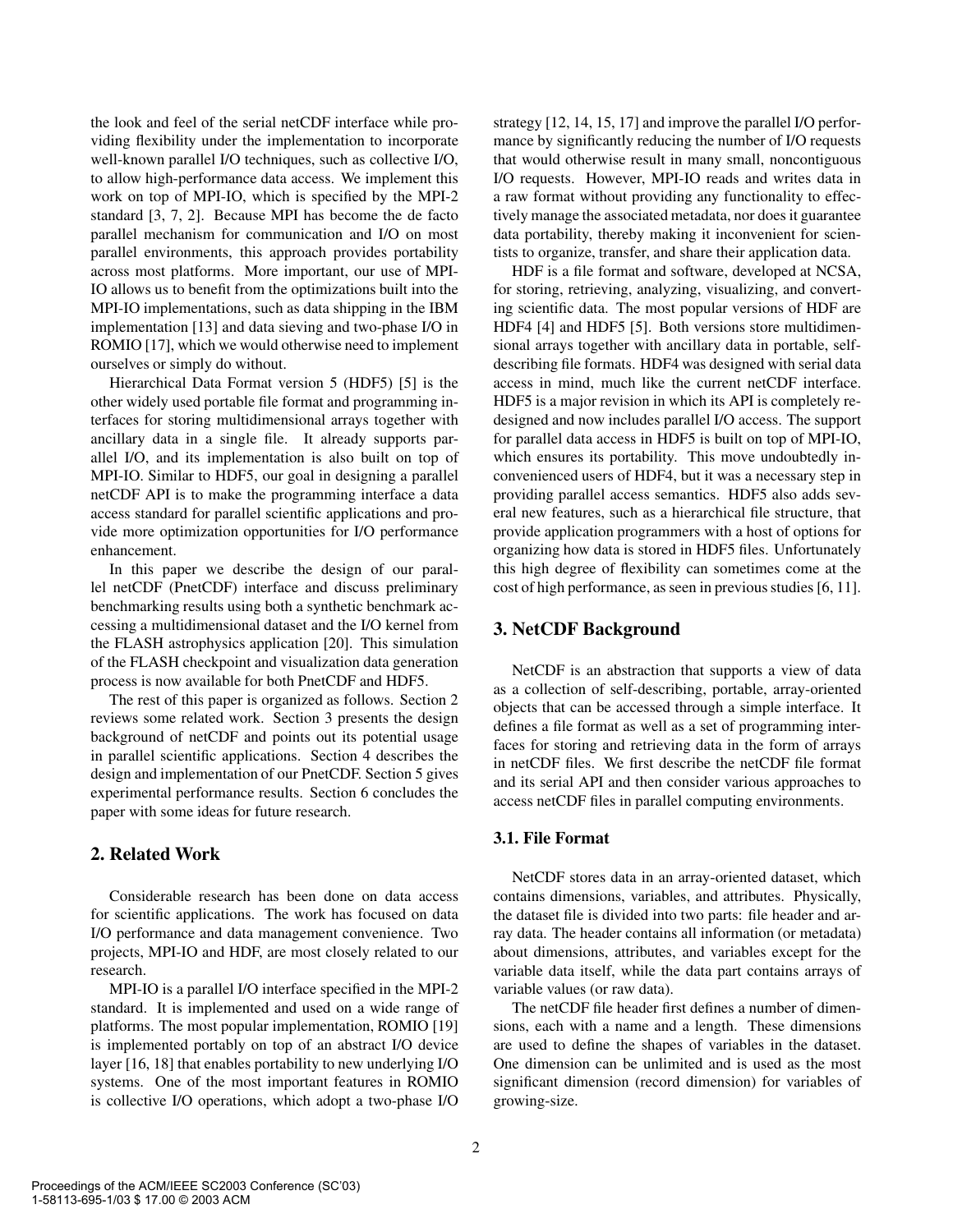

**Figure 1. NetCDF file structure: A file header contains metadata of the stored arrays; then the fixed-size arrays are laid out in the following contiguous file space in a linear order, with variable-sized arrays appended at the end of the file in an interleaved pattern.**

Following the dimensions, a list of named attributes are used to describe the properties of the dataset (e.g., data range, purpose, associated applications). These are called global attributes and are separate from attributes associated with individual variables.

The basic units of named data in a netCDF dataset are variables, which are multidimensional arrays. The header part describes each variable by its name, shape, named attributes, data type, array size, and data offset, while the data part stores the array values for one variable after another, in their defined order.

To support variable-sized arrays (e.g., data growing with time stamps), netCDF introduces record variables and uses a special technique to store such data. All record variables share the same unlimited dimension as their most significant dimension and are expected to grow together along that dimension. The other, less significant dimensions all together define the shape for one record of the variable. For fixed-size arrays, each array is stored in a contiguous file space starting from a given offset. For variable-sized arrays, netCDF first defines a *record* of an array as a subarray comprising all fixed dimensions; the records of all such arrays are stored interleaved in the arrays' defined order. Figure 1 illustrates the storage layouts for fixed-sized and variablesized arrays in a netCDF file.

In order to achieve network transparency (machine independence), both the header and data parts of the file are represented in a well-defined format similar to XDR (eXternal Data Representation) but extended to support efficient storage of arrays of nonbyte data.

# **3.2. Serial NetCDF API**

The original netCDF API was designed for serial codes to perform netCDF operations through a single process. In the serial netCDF library, a typical sequence of operations to write a new netCDF dataset is to create the dataset; define the dimensions, variables, and attributes; write variable data; and close the dataset. Reading an existing netCDF dataset involves first opening the dataset; inquiring about dimensions, variables, and attributes; reading variable data; and closing the dataset.

These netCDF operations can be divided into the following five categories. Refer to [9] for details of each function in the netCDF library.

- (1) **Dataset Functions**: create/open/close/abort a dataset, set the dataset to define/data mode, and synchronize dataset changes to storage
- (2) **Define Mode Functions**: define dataset dimensions and variables
- (3) **Attribute Functions**: manage adding, changing, and reading attributes of datasets
- (4) **Inquiry Functions**: return dataset metadata: dim(id, name, len), var(id, name, ndims, shape, datatype), number of dims/vars/attributes, unlimited dimension, etc.
- (5) **Data Access Functions**: provide the ability to read/write variable data in one of the five access methods: single element, whole array, subarray, subsampled array (strided subarray) and mapped strided subarray

The I/O implementation of the serial netCDF API is built on the native I/O system calls and has its own buffering mechanism in user space. Its design and optimization techniques are suitable for serial access but are not efficient or even not possible for parallel access, nor do they allow further performance gains provided by modern parallel I/O techniques.

# **3.3. Using NetCDF in Parallel Environments**

Today most scientific applications are programmed to run in parallel environments because of the increasing requirements on data amount and computational resources. It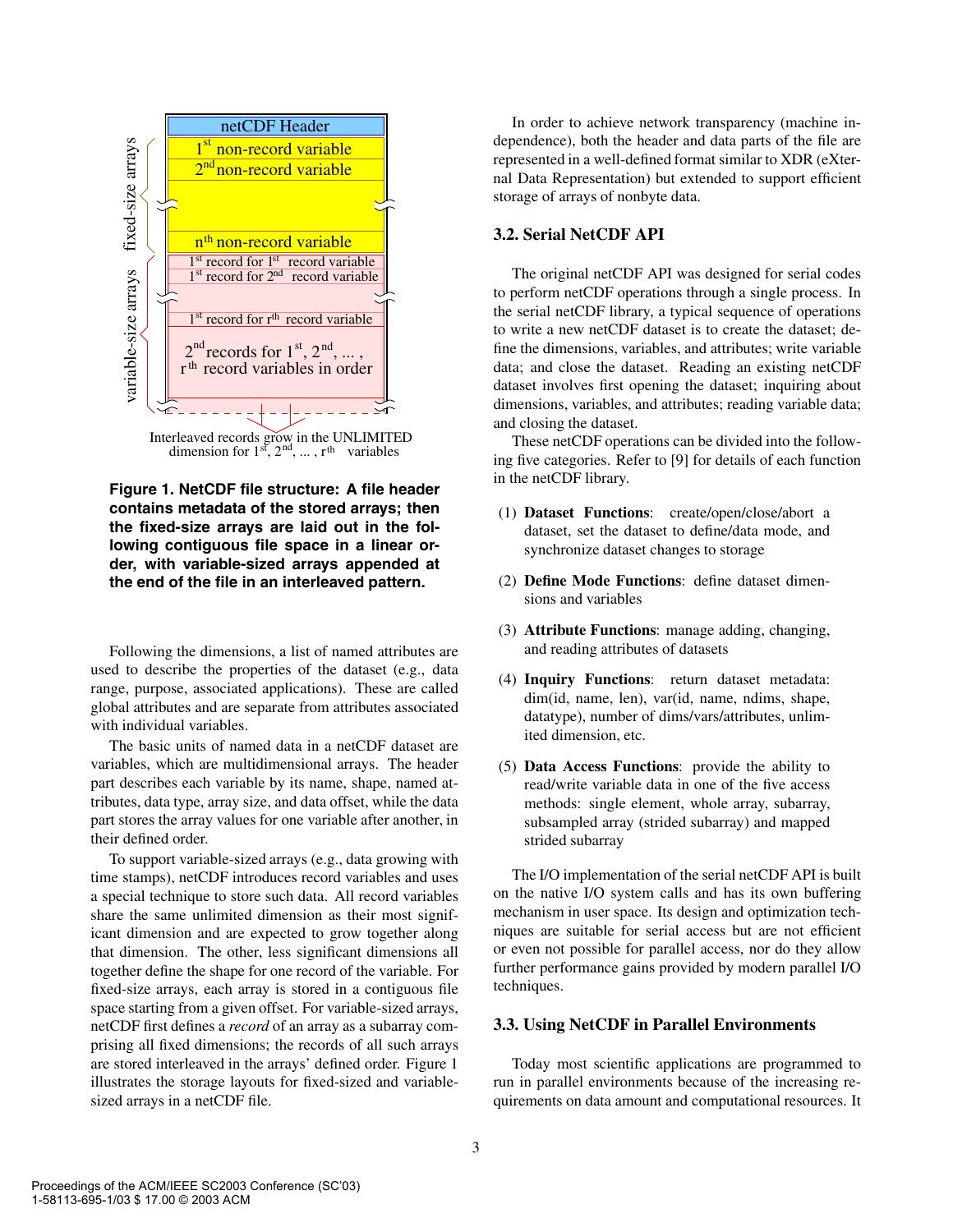

**Figure 2. Using netCDF in parallel programs: (a) use serial netCDF API to access single files through a single process; (b) use serial netCDF API to access multiple files concurrently and independently; (c) use new parallel netCDF API to access single files cooperatively or collectively.**

is highly desirable to develop a set of parallel APIs for accessing netCDF files that employs appropriate parallel I/O techniques. In the meantime, programming convenience is also important, since scientific users may desire to spend minimal effort on dealing with I/O operations. Before presenting our PnetCDF design, we discuss current approaches for using netCDF in parallel programs in a message-passing environment.

The first and most straightforward approach is described in the scenario of Figure 2(a) in which one process is in charge of collecting/distributing data and performing I/O to a single netCDF file using the serial netCDF API. The I/O requests from other processes are carried out by shipping all the data through this single process. The drawback of this approach is that collecting all I/O data on a single process can easily cause an I/O performance bottleneck and may overwhelm its memory capacity.

In order to avoid unnecessary data shipping, an alternative approach is to have all processes perform their I/O independently using the serial netCDF API, as shown in Figure 2(b). In this case, all netCDF operations can proceed concurrently, but over multiple files, one for each process. However, managing a netCDF dataset is more difficult when it is spread across multiple files. This approach also violates the netCDF design goal of easy data integration and management.

A third approach introduces a new set of APIs with parallel access semantics and optimized parallel I/O implementation such that all processes perform I/O operations cooperatively or collectively through the parallel netCDF library to access a single netCDF file. This approach, as shown in Figure 2(c), both frees the users from dealing with details of parallel I/O and provides more opportunities for employing various parallel I/O optimizations in order to obtain higher performance. We discuss the details of this parallel netCDF design and implementation in the next section.

# **4. Parallel NetCDF**

To facilitate convenient and high-performance parallel access to netCDF files, we define a new parallel interface and provide a prototype implementation. Since a large number of existing users are running their applications over netCDF, our parallel netCDF design retains the original netCDF file format (version 3) and introduces minimal changes from the original interface. We distinguish the parallel API from the original serial API by prefixing the C function calls with "ncmpi\_" and the Fortran function calls with "nfmpi\_".

## **4.1. Interface Design**

Our PnetCDF API is built on top of MPI-IO, allowing users to benefit from several well-known optimizations already used in existing MPI-IO implementations, such as data sieving and two-phase I/O strategies [12, 14, 15, 17] in ROMIO. Figure 3 describes the overall architecture for our design.

In PnetCDF a file is opened, operated, and closed by the participating processes in a communication group. In order for these processes to operate on the same file space, especially on the structural information contained in the file header, a number of changes have been made to the original serial netCDF API.

For the function calls that create/open a netCDF file, an MPI communicator is added in the argument list to define the participating I/O processes within the file's open and close scope. By describing the collection of processes with a communicator, we provide the underlying implementation with information that can be used to ensure file consistency during parallel access. An MPI Info object is also added to pass user access hints to the implementation for further optimizations. Using hints is not mandatory (MPI INFO NULL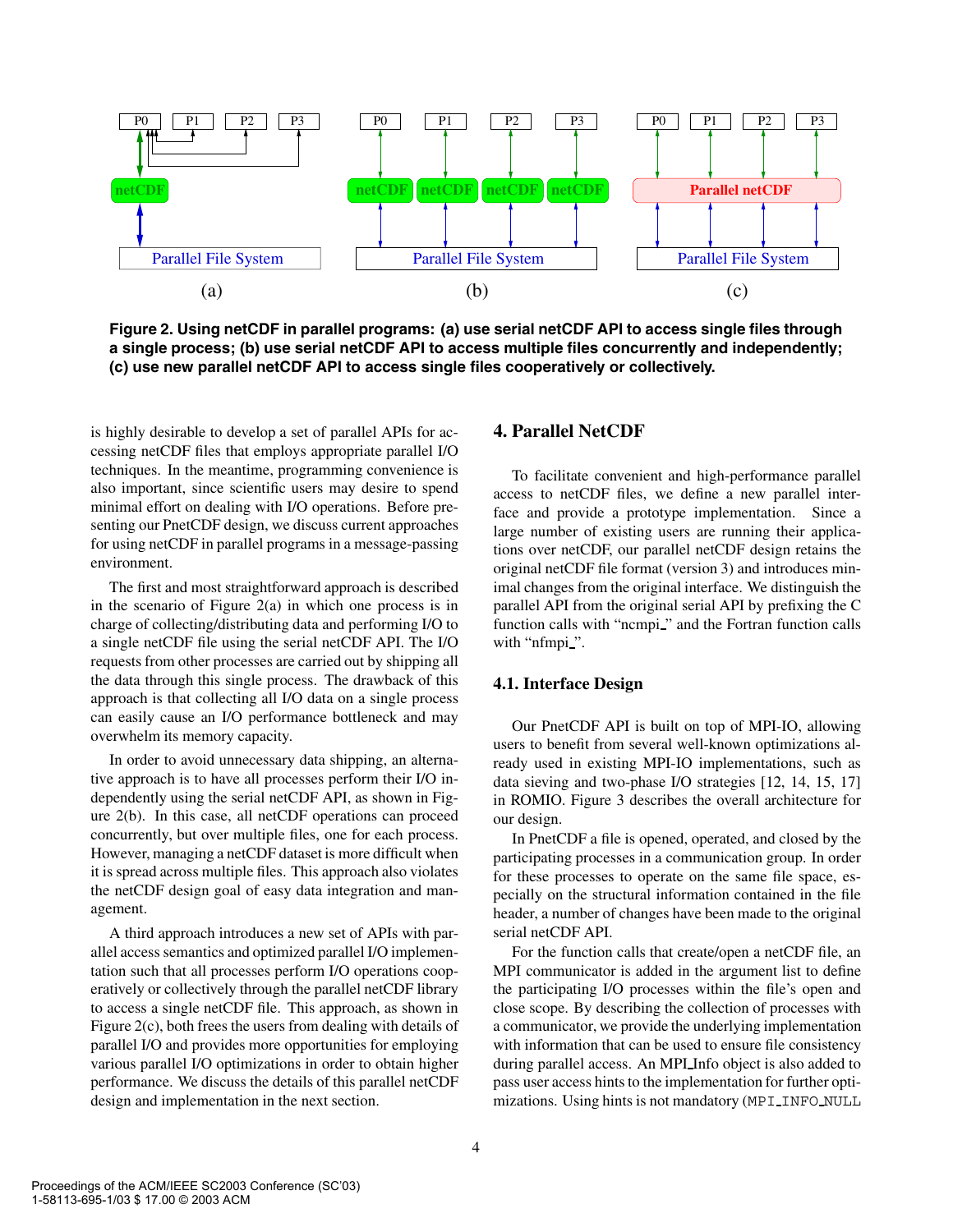

**Figure 3. Design of parallel netCDF on a parallel I/O architecture. Parallel netCDF runs as a library between user space and file system space. It processes parallel netCDF requests from user compute nodes and, after optimization, passes the parallel I/O requests down to MPI-IO library, and then the I/O servers receive the MPI-IO requests and perform I/O over the end storage on behalf of the user.**

can be passed in, indicating no hints). However, hints provide users the ability to deliver the high-level access information to PnetCDF and MPI-IO libraries. Traditional MPI-IO hints tune the MPI-IO implementation to the specific platform and expected low-level access pattern, such as enabling or disabling certain algorithms or adjusting internal buffer sizes and policies. These are passed through the PnetCDF layer to the MPI-IO implementation. PnetCDF hints can be used to describe expected access patterns at the netCDF level of abstraction, in terms of variables and records. These hints can be interpreted by the PnetCDF implementation and either used internally or converted into appropriate MPI-IO hints. For example, given a hint indicating that only a certain small set of variables were going to be read an aggressive PnetCDF implementation might initiate a nonblocking read of those variables at open time so that the values were available locally at read time. For applications that pull a small amount of data from a large number of separate netCDF files, this type of optimization could be a big win, but is only possible with this additional information.

We keep the same syntax and semantics for the PnetCDF define mode functions, attribute functions, and inquiry functions as the original ones. These functions are also made collective to guarantee consistency of dataset structure among the participating processes in the same MPI

communication group. For instance, all processes must call the define mode functions with the same values to get consistent dataset definitions.

The major effort of this work is the parallelization of the data access functions. We provide two sets of data access APIs. The *high-level API* closely follows the original netCDF data access functions and serves an easy path for original netCDF users to migrate to the parallel interface. These calls take a single pointer for a contiguous region in memory, just as the original netCDF calls, and allow for the description of single elements  $(var1)$ , whole arrays (vara), strided arrays (vars), and multiple noncontiguous regions (varm) in file.

One drawback of the original netCDF interface, and our high-level one, is that only contiguous memory regions may be described to the API. The *flexible API* provides a more MPI-like style of access and relaxes this constraint. Specifically, the flexible API provides the user with the ability to describe noncontiguous regions in memory, which is missing from the original interface. These regions are described using MPI datatypes. For application programmers that are already using MPI for message passing, this approach should be natural. The file regions are still described by using the original parameters. All our high-level data access routines are actually written using this interface.

The most important change from the original netCDF interface with respect to data access functions is the split of data mode into two distinct modes: collective and noncollective data modes. In order to make it obvious that the functions involve all processes, collective function names end with " all". Similar to MPI-IO, the collective functions must be called by all the processes in the communicator associated to the opened netCDF file, while the noncollective functions do not have this constraint. Using collective operations provides the underlying PnetCDF implementation an opportunity to further optimize access to the netCDF file. While users can choose whether to use collective I/O, these optimizations are performed without further intervention by the application programmer and have been proven to provide dramatic performance improvement in multidimensional dataset access [17]. Figure 4 shows example code of using our PnetCDF API to write and read a dataset by using collective I/O.

# **4.2. Parallel Implementation**

Based on our parallel interface design, we provide an implementation for a major subset of this new parallel API. The implementation is discussed in two parts: header I/O and parallel data I/O. We first describe our implementation strategies for dataset functions, define mode functions, attribute functions, and inquiry functions that access the netCDF file header.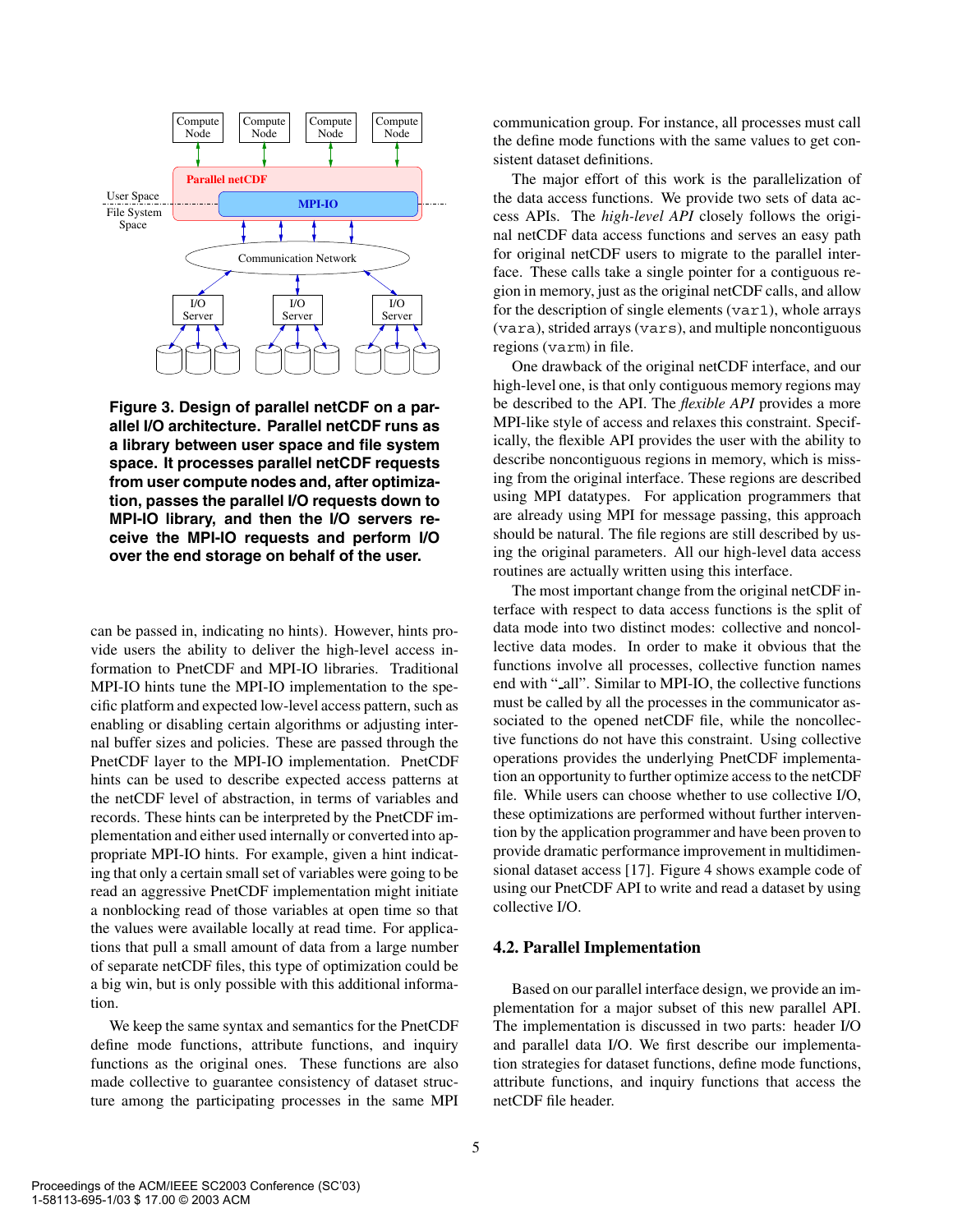#### **(a) WRITE:**

- 1 ncmpi\_create(mpi\_comm, filename, 0, mpi\_info, &file\_id);
- ncmpi\_def\_var(file\_id, ...); 2 ncmpi\_enddef(file\_id);
- ncmpi\_put\_vara\_all(file\_id, var\_id, start[], count[], buffer, bufcount, mpi\_datatype); 3
- 4 ncmpi\_close(file\_id);

#### **(b) READ:**

- 1 ncmpi open(mpi comm, filename, 0, mpi info, &file id);
- 2 ncmpi\_inq(file\_id, ... );
- 3 ncmpi\_get\_vars\_all(file\_id, var\_id,

buffer, bufcount, start[], count[], stride[], mpi\_datatype);

4 ncmpi\_close(file\_id);

**Figure 4. Example of using PnetCDF. Typically there are 4 main steps: 1. collectively create/open the dataset; 2. collectively define the dataset by adding dimensions, variables and attributes in WRITE, or inquiry about the dataset to get metadata associated with the dataset in READ; 3. access the data arrays (collective or noncollective); 4. collectively close the dataset.**

## **4.2.1. Access to File Header**

Internally, the header is read/written only by a single process, although a copy is cached in local memory on each process. The define mode functions, attribute functions, and inquiry functions all work on the local copy of the file header. Since they are all in-memory operations not involved in any file I/O, they bear few changes from the serial netCDF API. They are made collective, but this feature does not necessarily imply interprocess synchronization. In some cases, however, when the header definition is changed, synchronization is needed to verify that the values passed in by all processes match.

The dataset functions, unlike the other functions cited, need to be completely reimplemented because they are in charge of collectively opening/creating datasets, performing header I/O and file synchronization for all processes, and managing interprocess communication. We build these functions over MPI-IO so that they have better portability and provide more optimization opportunities. The basic idea is to let the *root* process fetch the file header, broadcast it to all processes when opening a file, and write the file header at the end of define mode if any modification occurs in the header part. Since all define mode and attribute functions are collective and require all processes in the communicator to provide the same arguments when adding, re-

moving, or changing definitions, the local copies of the file header are guaranteed to be the same across all processes once the file is collectively opened and until it is closed.

#### **4.2.2. Parallel I/O for Array Data**

Since the majority of time spent accessing a netCDF file is in data access, the data I/O must be efficient. By implementing the data access functions above MPI-IO, we enable a number of advantages and optimizations.

For each of the five data access methods in the flexible data access functions, we represent the data access pattern as an MPI file view (a set of data visible and accessible from an open file [7]), which is constructed from the variable metadata (shape, size, offset, etc.) in the netCDF file header and start[], count[], stride[], imap[], mpi\_datatype arguments provided by users. For parallel access, particularly for collective access, each process has a different file view. All processes in combination can make a single MPI-IO request to transfer large contiguous data as a whole, thereby preserving useful semantic information that would otherwise be lost if the transfer were expressed as per process noncontiguous requests.

In some cases (for instance, in record variable access) the data is stored interleaved by record, and the contiguity information is lost, so the existing MPI-IO collective I/O optimization may not help. In such cases, more optimization information from users can be beneficial, such as the number, order, and record indices of the record variables they will access consecutively. With such information we can collect multiple I/O requests over a number of record variables and optimize the file I/O over a large pool of data transfers, thereby producing more contiguous and larger transfers. This kind of information is passed in as an MPI Info hint when a user opens or creates a netCDF dataset. We implement our user hints in PnetCDF as extensions to the MPI hint mechanism, while a number of standard hints may still be passed down to MPI-IO to control optimal parallel I/O behaviors at that level. Thus experienced users have the opportunity to tune their applications for further performance gains.

#### **4.3. Advantages and Disadvantages**

Our design and implementation of PnetCDF offers a number of advantages, as compared with related work, such as HDF5.

First, the PnetCDF design and implementation are optimized for the netCDF file format so that the data I/O performance is as good as the underlying MPI-IO implementation. The netCDF file chooses linear data layout, in which the data arrays are either stored in contiguous space and in a predefined order or interleaved in a regular pattern.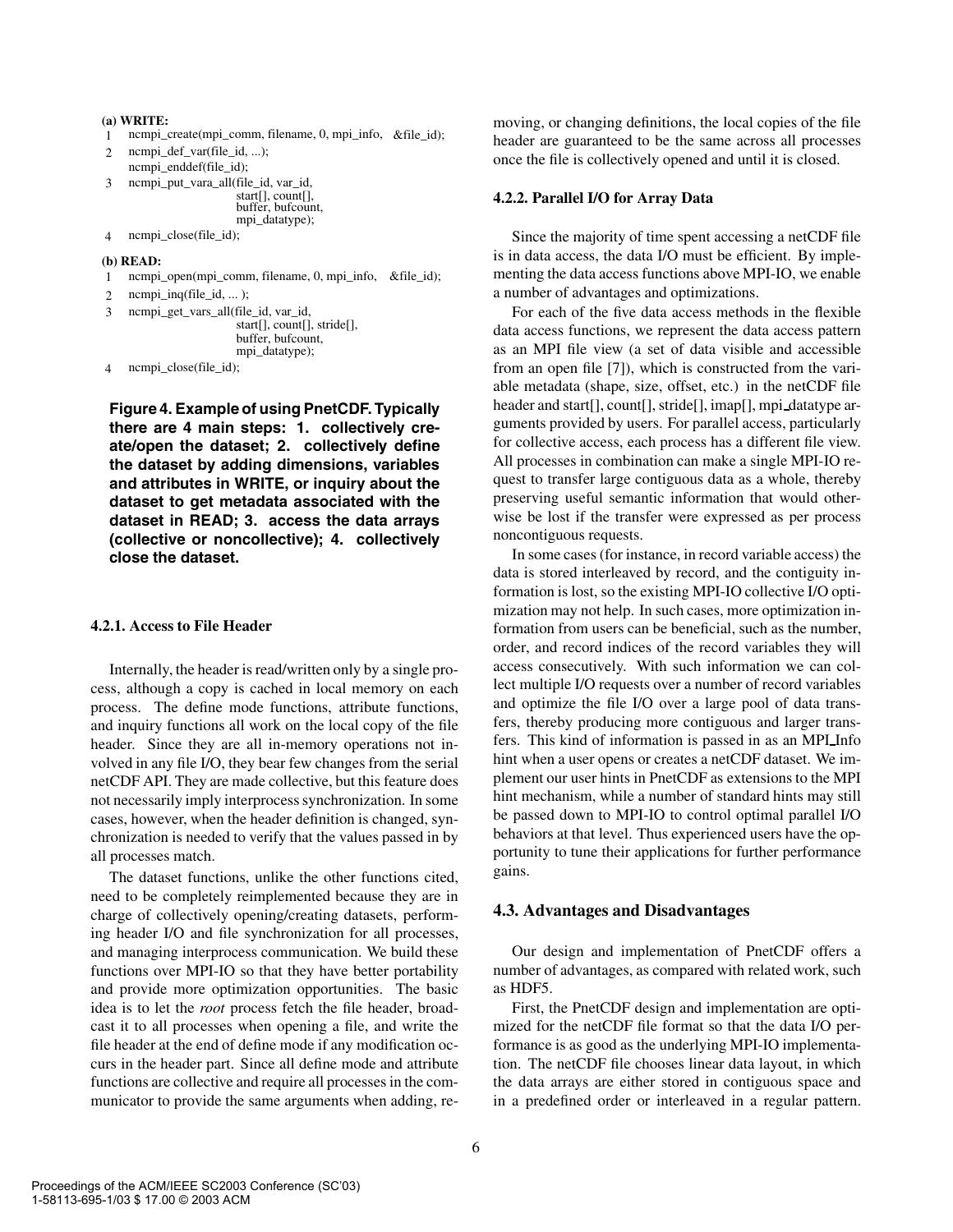This regular and highly predictable data layout enables the PnetCDF data I/O implementation to simply pass the data buffer, metadata (file view, MPI Datatype, etc.), and other optimization information to MPI-IO, and all parallel I/O operations are carried out in the same manner as when MPI-IO alone is used. Thus, there is very little overhead, and the PnetCDF performance should be nearly the same as MPI-IO if only raw data I/O performance is compared.

On the other hand, parallel HDF5 uses a tree-like file structure that is similar to the UNIX file system: the data is irregularly laid out using super block, header blocks, data blocks, extended header blocks, and extended data blocks. This is a very flexible system and might have advantages for some applications and access patterns. However, this irregular layout pattern can make it difficult to pass user access patterns directly to MPI-IO, especially for variable-sized arrays. Instead, parallel HDF5 uses dataspace and hyperslabs to define the data organization, map and transfer data between memory space and the file space, and does buffer packing/unpacking in a recursive way. MPI-IO is used under this, but this additional overhead can result in significant performance loss.

Second, the PnetCDF implementation manages to keep the overhead involved in header I/O as low as possible. In the netCDF file, only one header contains all necessary information for direct access of each data array, and each array is associated with a predefined, numerical ID that can be efficiently inquired when it is needed to access the array. By maintaining a local copy of the header on each process, our implementation saves a lot of interprocess synchronization as well as avoids repeated access of the file header each time the header information is needed to access a single array. All header information can be accessed directly in local memory and interprocess synchronization is needed only during the definition of the dataset. Once the definition of the dataset is created, each array can be identified by its permanent ID and accessed at any time by any process, without any collective open/close operation.

On the other hand, in HDF5 the header metadata is dispersed in separate header blocks for each object, and, in order to operate on an object, it has to iterate through the entire namespace to get the header information of that object before accessing it. This kind of access method may be inefficient for parallel access, particularly because parallel HDF5 defines the open/close of each object to be a collective operation, which forces all participating processes to communicate when accessing a single object, not to mention the cost of file access to locate and fetch the header information of that object. Further, HDF5 metadata is updated *during* data writes in some cases. Thus additional synchronization is necessary at write time in order to maintain synchronized views of file metadata.

However, PnetCDF also has limitations. Unlike HDF5,

netCDF does not support hierarchical group based organization of data objects. Since it lays out the data in a linear order, adding a fixed-sized array or extending the file header may be very costly once the file is created and has existing data stored, though moving the existing data to the extended area is performed in parallel. Also, PnetCDF does not provide functionality to combine two or more files in memory through software mounting, as HDF5 does. Nor does netCDF support data compression within its file format (although compressed writes must be serialized in HDF5, limiting their usefulness). Fortunately, these features can all be achieved by external software such as netCDF Operators [8], with some sacrifice of manageability of the files.

# **5. Performance Evaluation**

To evaluate the performance and scalability of our PnetCDF with that of serial netCDF, we compared the two with a synthetic benchmark. We also compared the performance of PnetCDF with that of parallel HDF5, using the FLASH I/O benchmark.

Both sets of experiments were run on IBM SP-2 machines. The system on which the serial/parallel comparison was run is a teraflop-scale clustered SMP with 144 compute nodes at the San Diego Supercomputer Center. Each compute node has 4 GB of memory shared among its eight 375 MHz Power3 processors. All the compute nodes are interconnected by switches and also connected via switches to the multiple I/O nodes running the GPFS parallel file system. There are 12 I/O nodes, each with dual 222 MHz processes. The aggregate disk space is 5 TB and the peak I/O bandwidth is 1.5 GB/s.

The FLASH I/O comparison of HDF5 and PnetCDF was performed on ASCI White Frost, a 68 compute node system with 16 Power3 processors per node. This system is attached to a 2-node I/O system running GPFS. Results in these tests are the average of 20 runs.

Version 0.8.4 of the PnetCDF package was used, as was version 1.4.5-post2 of HDF5. No hints were passed to PnetCDF. HDF5 runs were executed both without hints and with sieve buf size and alignment hints; these have been helpful in some previous runs on this system but did not appear to be useful in this particular case.

# **5.1. Scalability Analysis**

We wrote a test code (in C) to evaluate the performance of the current implementation of PnetCDF. This test code was originally developed in Fortran by Woo-sun Yang and Chris Ding at Lawrence Berkeley National Laboratory. Basically it reads/writes a three-dimensional array field  $tt(Z,Y,X)$  from/into a single netCDF file, where Z=level is the most significant dimension and X=longitude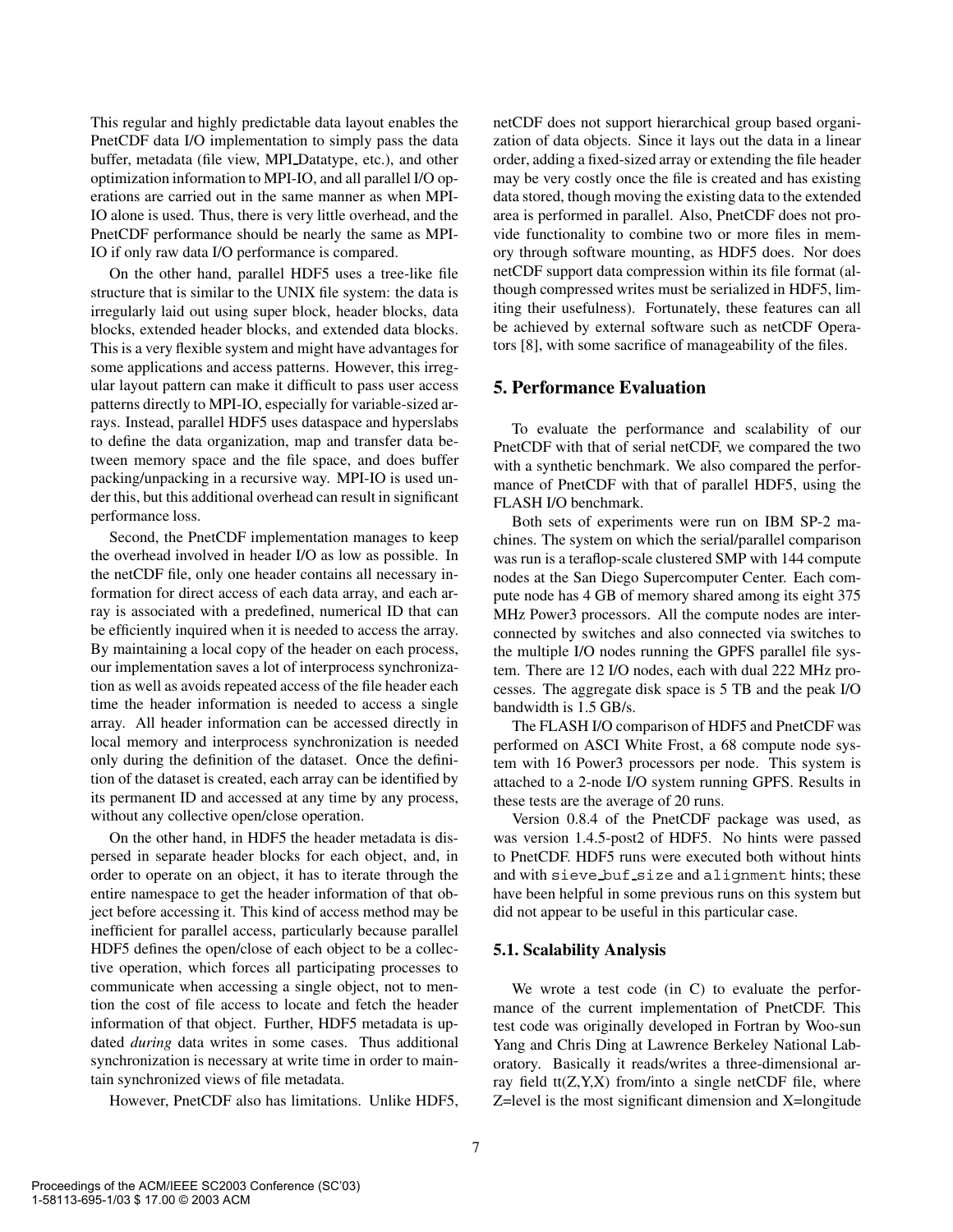

**Figure 5. Various 3-D array partitions on 8 processors**

is the least significant dimension. The test code partitions the three-dimensional array along Z, Y, X, ZY, ZX, YX, and ZYX axes, respectively, as illustrated in Figure 5. All data I/O operations in these tests used collective I/O. For comparison purpose, we prepared the same test using the original serial netCDF API and ran it in serial mode, in which a single processor reads/writes the whole array.

Figure 6 shows the performance results for reading and writing 64 MB and 1 GB netCDF datasets. Generally, PnetCDF performance scales with the number of processes. Because of collective I/O optimization, the performance difference made by various access patterns is small, although partitioning in the Z dimension generally performs better than in the X dimension because of the different access contiguity. The overhead involved is interprocess communication, which is negligible compared with the disk I/O when using a large file size. The I/O bandwidth does not scale in direct proportion because the number of I/O nodes (and disks) is fixed so that the dominating disk access time at I/O nodes is almost fixed. As expected, PnetCDF outperforms the original serial netCDF as the number of processes increases. The difference between serial netCDF performance and PnetCDF performance with one processor is because of their different I/O implementations and different I/O caching/buffering strategies. In the serial netCDF case, if, as in Figure 2(a), multi-processors were used and the

root processor needed to collect partitioned data and then perform the serial netCDF I/O, the performance would be much worse and decrease with the number of processors because of the additional communication cost and division of a single large I/O request into a series of small requests.

#### **5.2. FLASH I/O Performance**

The FLASH code [1] is an adaptive mesh, parallel hydrodynamics code developed to simulate astrophysical thermonuclear flashes in two or three dimensions, such as Type Ia supernovae, Type I X-ray bursts, and classical novae. It solves the compressible Euler equations on a blockstructured adaptive mesh and incorporates the necessary physics to describe the environment, including the equation of state, reaction network, and diffusion.

FLASH is primarilty written in Fortran 90 and uses MPI for interprocess communication. The target platforms are the ASCI machines (Frost and Blue Pacific at LLNL, QSC and Red at SNL, and Nirvana at LANL) and Linux clusters (Jazz and Chiba City at ANL and C-plant at SNL). The code scales well up to thousands of processors, has been ported to over a dozen platforms, and has been used for numerous production runs.

The FLASH I/O benchmark simulates the I/O pattern of FLASH [20]. It recreates the primary data structures in the FLASH code and produces a checkpoint file, a plotfile with centered data, and a plotfile with corner data, using parallel HDF5. The in-memory data structures are 3D AMR subblocks of size 8x8x8 or 16x16x16 with a perimeter of four guard cells that are left out of the data written to file. In the simulation 80 of these blocks are held by each processor. Basically, these three output files contain a series of multidimensional arrays, and the access pattern is simple (Block, \*, ...), which is similar to the Z partition in Figure 5. In each of the files, the benchmark writes the related arrays in a fixed order from contiguous user buffers, respectively. The I/O routines in the benchmark are identical to the routines used by FLASH, so any performance improvements made to the benchmark program will be shared by FLASH. In our experiments, in order to focus on the data I/O performance, we modified this benchmark, removed the part of code writing attributes, ported it to PnetCDF, and observed the effect of our new parallel I/O approach.

Figure 7 shows the performance results of the FLASH I/O benchmark using PnetCDF and parallel HDF5. Checkpoint files are the largest of the three output data sets. In the 8x8x8 case each processor outputs approximately 8 MB and in the 16x16x16 case approximately 60 MB. In the plotfile cases processors write approximately 1 MB in the 8x8x8 case and 6 MB in the 16x16x16 cases.

Although both I/O libraries are built above MPI-IO, PnetCDF has much less overhead and outperforms paral-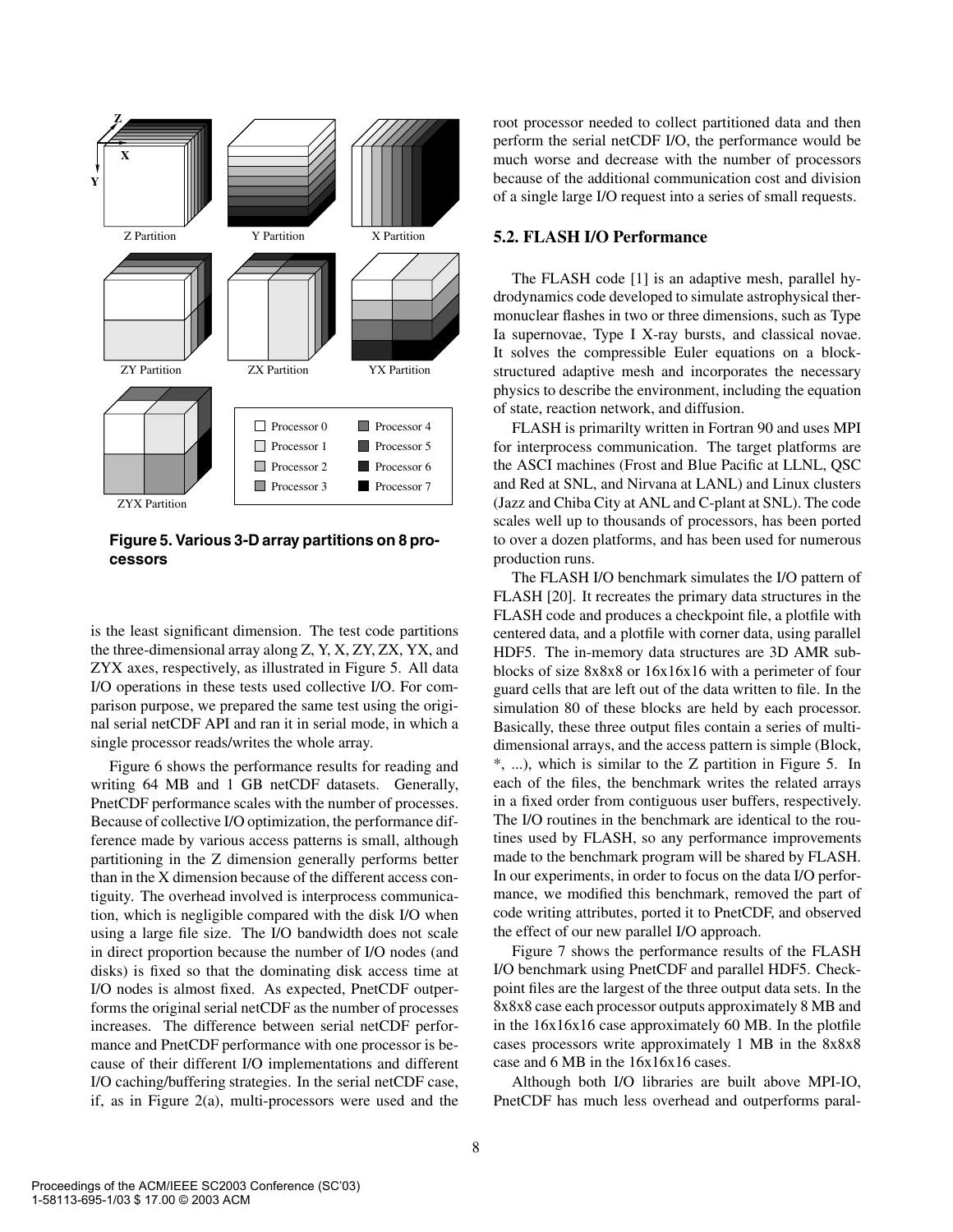

**Figure 6. Serial and parallel netCDF performance for 64 MB and 1 GB datasets. The first column of each chart shows the I/O performance of reading/writing the whole array through a single processor using serial netCDF; the rest of the columns show the results using PnetCDF.**

lel HDF5 in every case, more than doubling the overall I/O rate in many cases. The extra overhead involved in parallel HDF5 includes interprocess synchronizations and file header access performed internally in parallel open/close of every dataset (analogous to a netCDF variable) and recursive handling of the hyperslab used for parallel access, which makes the packing of the hyperslabs into contiguous buffers take a relatively long time.

# **6. Conclusion and Future Work**

In this work we extend the serial netCDF interface to facilitate parallel access, and we provide an implementation for a subset of this new parallel netCDF interface. By building on top of MPI-IO, we gain a number of interface advantages and performance optimizations. Preliminary test results show that the somewhat simpler netCDF file format coupled with our parallel API combine to provide a very high-performance solution to the problem of portable, structured data storage. So far, we have released our PnetCDF library at the website *http://www.mcs.anl.gov/parallel-netcdf/*, and a number of users from Argonne National Laboratory, Lawrence Berkeley National Laboratory, Oak Ridge National Laboratory, and the University of Chicago are using our PnetCDF library.

Future work involves completing the production-quality parallel netCDF API (for C, C++, Fortran, and other programming languages) and making it freely available to the high-performance computing community. Testing on alternative platforms and with additional benchmarks is also ongoing. In particular we are interested in seeing how read performance compares between PnetCDF and HDF5; perhaps without the additional synchronization of writes the performance is more comparable. We also need to develop a mechanism for matching the file organization to access patterns, and we need to develop cross-file optimizations for addressing common data access patterns.

# **Acknowledgments**

This work was supported in part by the Mathematical, Information, and Computational Sciences Division subprogram of the Office of Advanced Scientific Computing Research, Office of Science, SciDAC Program, U.S. Department of Energy, under Contract W-31-109-ENG-38. Also it was supported in part by NSF cooperative agreement ACI-9619020 through computing resources provided by the National Partnership for Advanced Computational Infrastructure at the San Diego Supercomputer Center.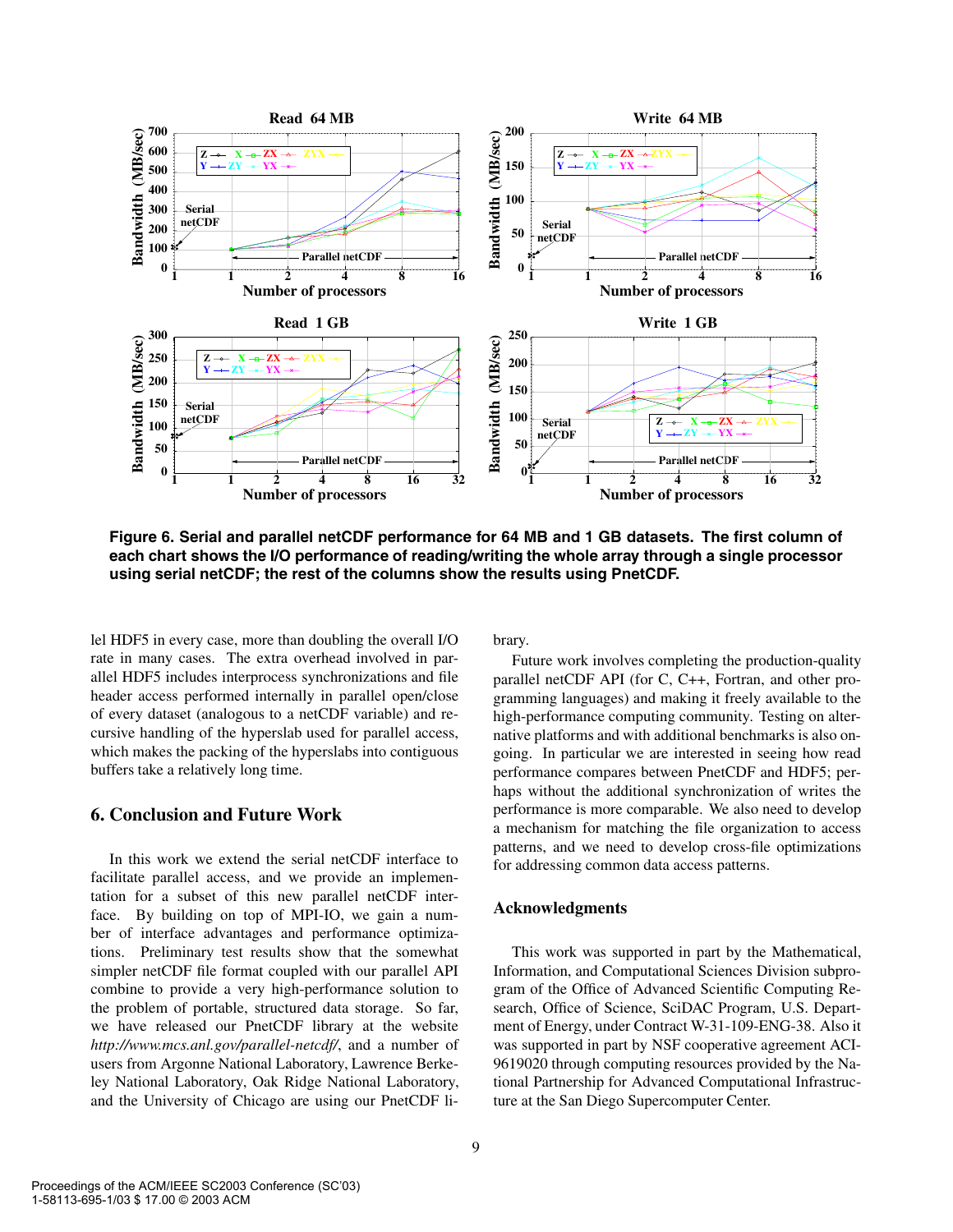

**Figure 7. Performance of the FLASH I/O benchmark on the ASCI White Frost platform.**